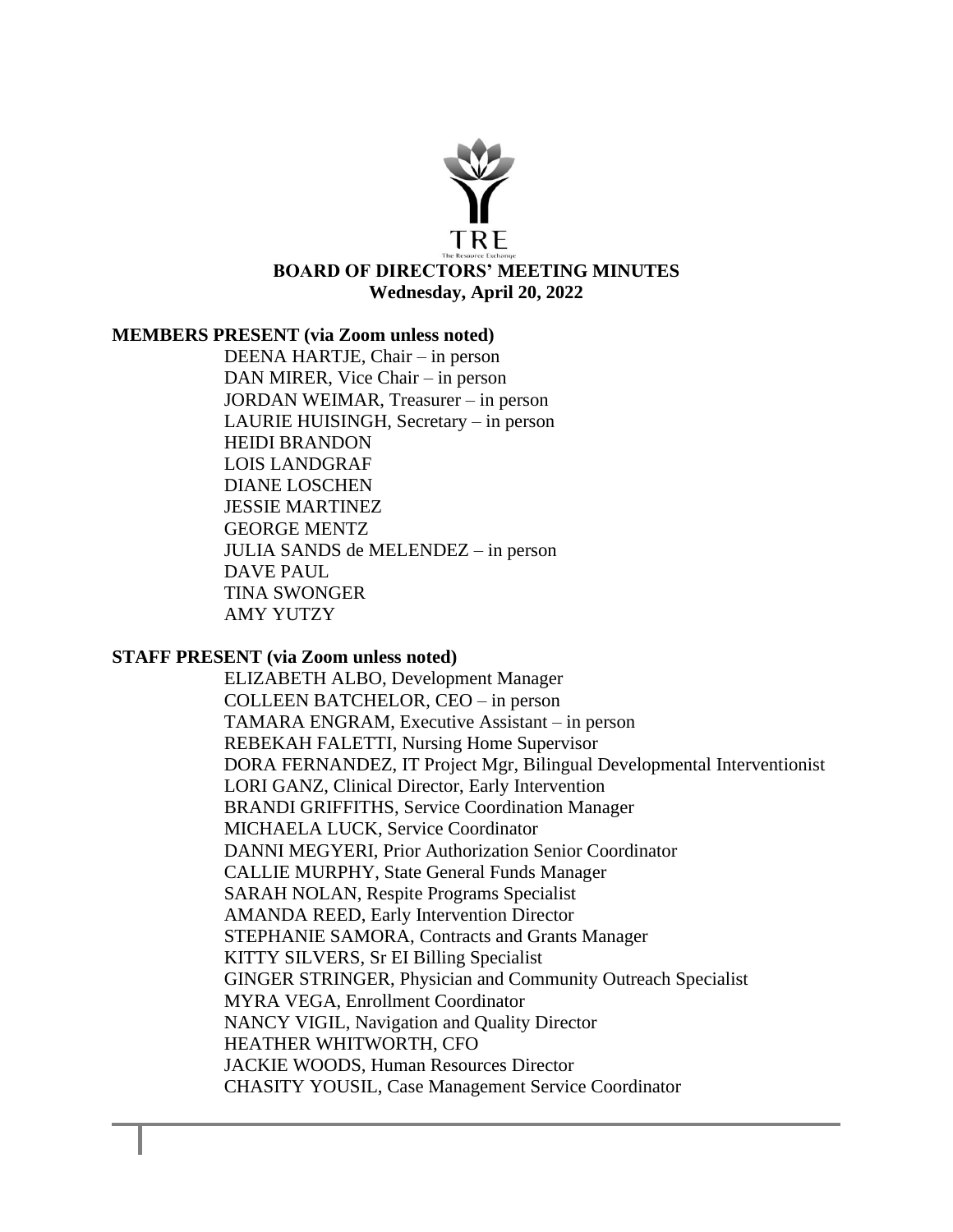2 The Resource Exchange Board of Directors' Meeting Minutes April 20, 2022

#### **GUESTS (via Zoom unless noted)**

BERNARD BYERS, Prospective Board Member CHRIS CIPOLETTI, Cipoletti Consulting INDY FRAZEE, The Independent Center LISA HRINIK, Wipfli – in person CAITLIN KELLS, Wipfli THERON KELSO, Wipfli JENNA KOCH, Cheyenne Village RYAN PEASLEY, Wipfli ANTHONY SHIBATA, Wipfli – in person TAMARA TRUJILLO, Goodwill Colorado iPhone, unknown

## **I. CALL MEETING TO ORDER**

The regular meeting was called to order at 7:31 am by Chair Deena Hartje.

## **II. PUBLIC COMMENTS**

None

## **III. MISSION MOMENT**

Chasity Yousif shared the story of a person receiving services from TRE and her family. This young lady suffered many setbacks due to circumstances with family and life situations. She is now living in a host home and is becoming an outgoing member of her community.

Ms. Yousif added that this is very rewarding for all involved. Many families do not know about all of the resources in the community and/or system which then can limit their ability to effectively advocate for their loved one.

This success story shows how working together with family, providers and service coordination results in great outcomes for people in services.

## **IV. STRATEGIC FOCUS – Systems to Support Success**

Colleen Batchelor, CEO reminded the group that one of TRE's strategic priorities is to improve its processes and systems across the agency in order to be as efficient and effective in the work that we do in support of the people needing our services. Today's information will highlight the work being done to improve and/or implement processes and systems for the staff of TRE.

Ryan Peasley, Wipfli provided an overview of the Technology and Cyber Security Roadmap developed for TRE. This roadmap looks at the people, process technology and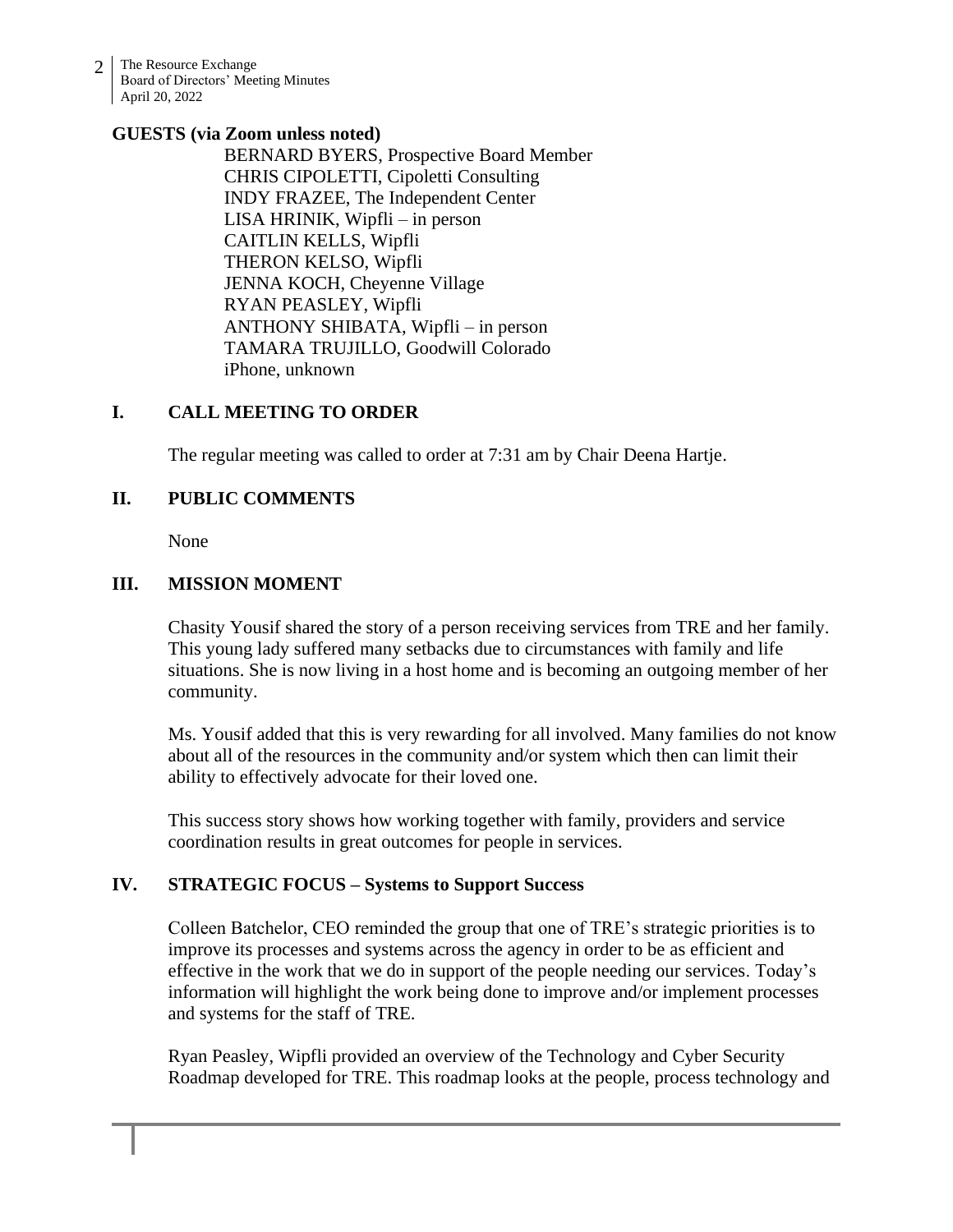systems currently in place and outlines a direction for the organization to move toward to improve its technology and systems.

Mr. Peasley shared projects completed to date and upcoming projects for TRE and New Altitude.

Several upcoming projects were discussed in more detail. These projects will identify areas where TRE can improve a customer's experience as well as automate and streamline processes for staff. These projects are all planned in conjunction with TRE's strategic plan and identified imperatives/aspirations.

Wipfli is also implementing a more secure process for migrating current software applications being used to the Cloud.

Lisa Hrinik, Wipfli shared trends in non-profit organizations and how TRE's strategic priorities align industry wide. The top challenges identified were 1) Employee engagement and burnout; 2) Fundraising-how to engage current donors, get new donors, secure new ways to donate (stocks, crypto); 3) Recruitment and Workforce; 4) Mission and Community Awareness; 5) Operations-staying focused on mission and strategic priorities; and 6) Technology including cyber-security.

The group briefly discussed the Board of Directors' recruitment practices and succession planning processes.

The legislative activities to date include the possible establishment of \$20-50 million grant process using ARPA funds to better support Colorado's non-profit organizations.

The second proposed legislation focuses on the alternative transportation costs credit. This is a tax credit to encourage employers to assist with transportation costs for employees commuting to the office.

CEO Batchelor shared that industry trends show that the workforce challenges are most likely to continue for some time. It is important for TRE to combine its efforts in staff recruitment and staff retention with improving processes and systems.

The Board of Directors thanked Wipfli for the informative information. Monthly updates will be provided through the CEO's report and Wipfli representatives attending remotely and Wipfli representatives to also offer more detailed quarterly reports as needed.

(*The PowerPoint presentation is incorporated into these minutes by reference and can be found in the April 10, 2022 Board records for further review.)*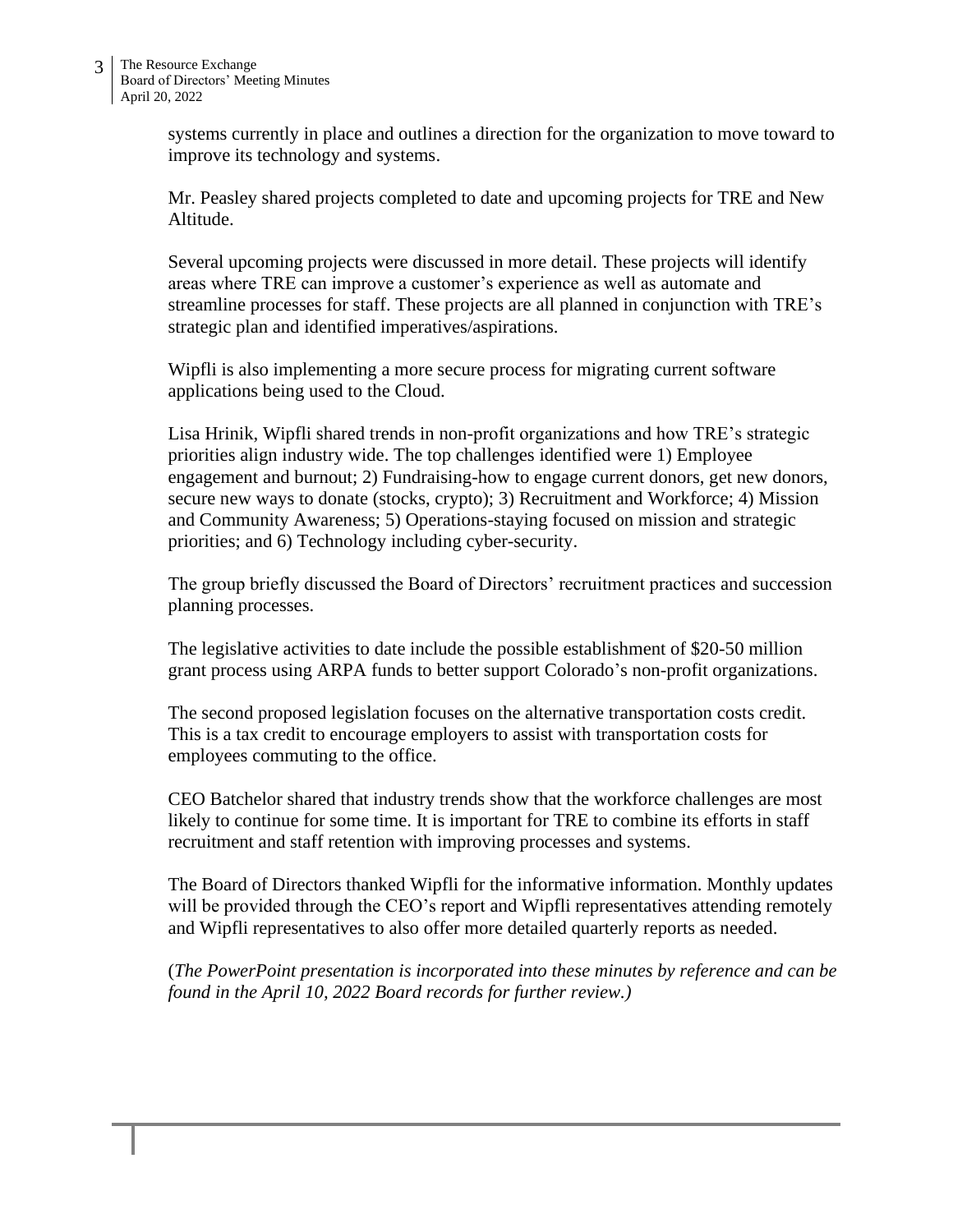## **V. CONSENT AGENDA**

**A MOTION WAS MADE BY JULIA SANDS de MELENDEZ, SECONDED BY JORDAN WEIMAR TO ACCEPT AND APPROVE THE ITEMS PRESENTED ON THE CONSENT AGENDA (TRE Board of Directors' Meeting Minutes dated March 16, 2022 and Community Engagement Meeting Minutes dated April 8, 2022.** *Motion unanimously approved***.**

## **VI. BOARD COMMITTEE REPORTS**

# a. Finance and Investment Committee (FIC)

*TRE Financial Statement Review (March 2022)*

Jordan Weimar, Treasurer noted that most of the YTD loss shown is related to deferred revenue for the Single Entry Point (SEP) program. This deferred revenue is a result of misleading language in the SEP contract. The contract states that services are "fee for service" which means that once you receive the fee for delivering the service, the money is TRE's. The State of Colorado interprets the contract as TRE must spend the money in certain ways or it needs to be returned. TRE has until June 30, 2024, to spend down the deferred revenue.

As budget planning begins for FY2023, work is being done to verify and correct (if needed) the home departments for staff in the payroll system as one strategy to better reflect the actual spending of SEP revenue. Also, training is being provided to staff to ensure that time is being properly entered under the correct program area, especially when said staff are working in two or more program areas. This will better identify the costs associated with each program area.

During next Fiscal Year, it will be important for a careful review of whether actual costs versus budgeted amounts are accurately reflected. If not, corrections must be made quickly especially related to SEP deferred revenue.

## 6385 Corporate Drive LLC-

Staff have been asked to provide historical data on investments in the building made by TRE. The Committee also felt that TRE should determine what is an acceptable amount of investment to be made each month or quarter. The Finance and Investment Committee will review these financials in more detail each quarter.

The 6385 Corporate Drive's Board of Directors will also be asked to project when the building will become a break-even entity.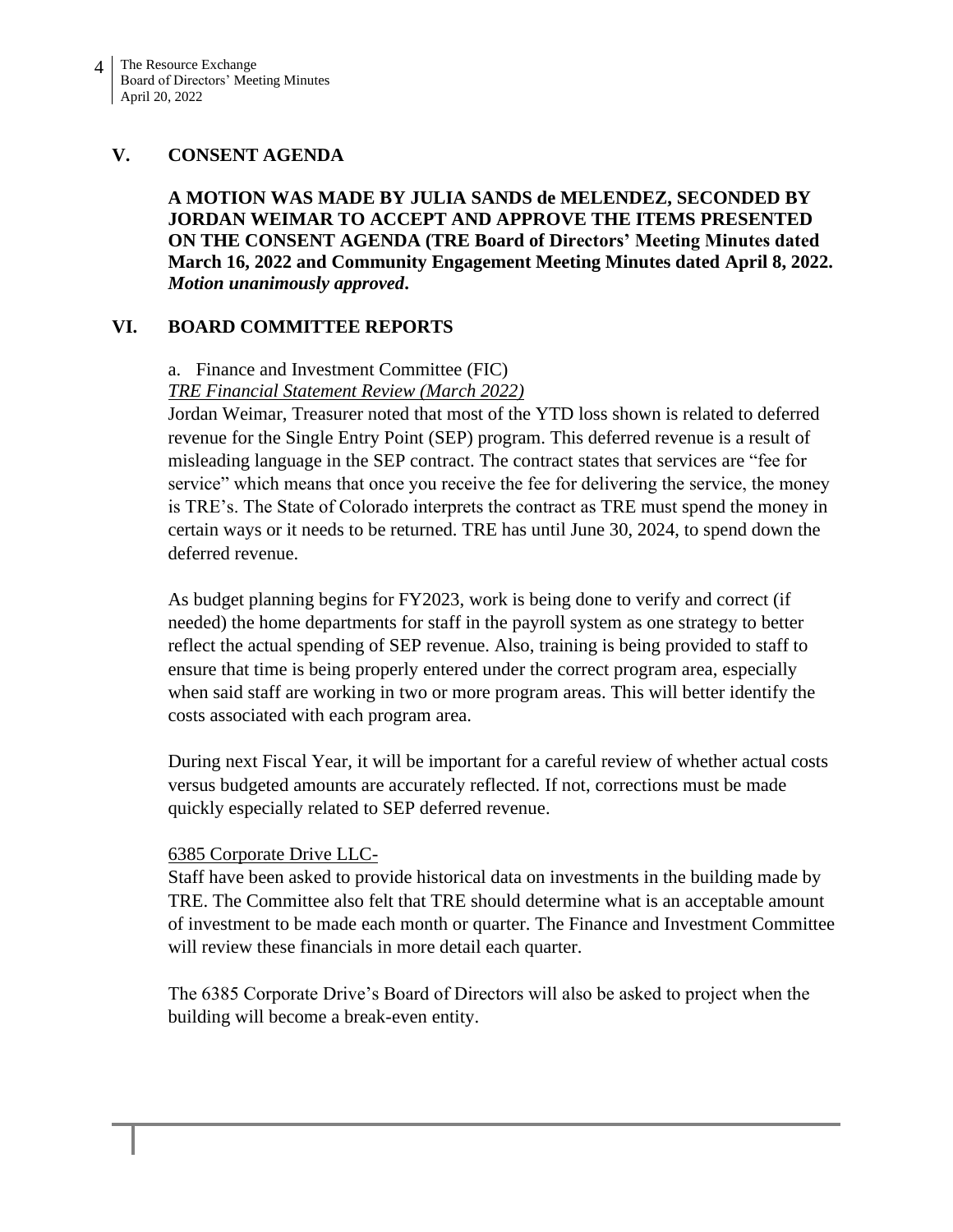## IT Equipment

TRE has identified that it needs to purchase 120 laptops for new staff. This equipment was approved in FY2022's budget. However, this purchase was based on a lease purchase over 3 years. TRE would like to utilize current cash funds to straight purchase this equipment to save on interest costs and to be able to place the order much sooner. The cost for this equipment would not exceed \$158,000 based on estimates received to date.

# **A MOTION WAS PRESENTED BY THE FINANCE AND INVESTMENT COMMITTEE TO APPROVE OF THE PURCHASE OF 120 LAPTOPS ON A STRAIGHT PURCHASE IN THE AMOUNT NOT TO EXCEED \$158,000.** *Motion unanimously approved.*

## **A MOTION WAS PRESENTED BY THE FINANCE AND INVESTMENT COMMITTEE TO APPROVE THE FINANCE AND INVESTMENT COMMITTEE'S REPORT AS PRESENTED.** *Motion unanimously approved.*

## b. Nominating Committee

Julia Sands de Melendez informed the group that the Committee has met with two possible candidates for Board membership. Bernard Byers provided information on his qualifications.

If there is continued mutual interest, Bios will be provided to the Board of Directors prior to the June 2022 Board of Directors' meeting.

Also being discussed is adding one additional member to TRE's Board of Directors.

## c. Executive Committee

*Board Committee Structure* – the group is discussing the possibility of expanding the duties of the Nominating Committee to include Governance.

*Shared Enterprise Concept Update* – Discussion continues on the many possible structures for this concept.

*Transportation Updates* – Work continues with legislators on concerns raised in a past meeting.

Past Representative Lois Landgraf, Chair of TRE's Legislative Committee shared that the Sponsors of the Bill should be asked to amend the language of the current Bill to include Supported Living Services (SLS).

*Employee Retention Credit* – TRE has received confirmation from Wipfli that the application has been submitted to the IRS. A response is not expected for at least 10 to 12 months.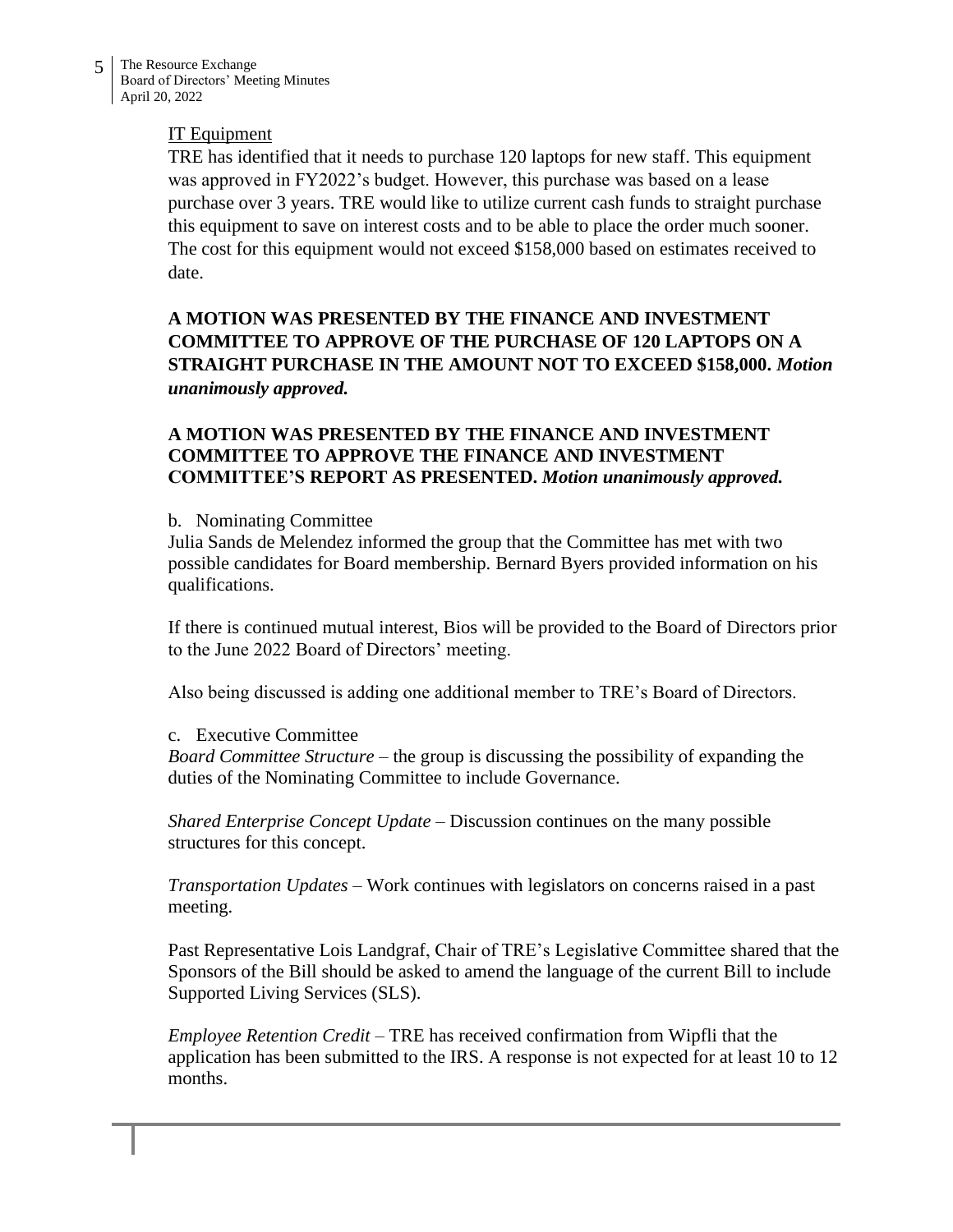A question was asked of Ms. Hrinik on when other clients have recorded the proceeds of this credit. Under 958, nonprofits have the option to treat similar to grants or to record revenue once initial approval is received.

# **VII. CHIEF EXECUTIVE OFFICER'S REPORT**

*TRE Cultural Roots* – CEO Batchelor shared information on this initiative being rolled out at TRE during the week of April 25. This work is based on a Culture Wise approach to ritualizing behaviors that are associated with a high performing culture that would drive organizational success. This work goes beyond values to identify the behaviors that are expected to be observed in our daily work with people in services, community partners and others that demonstrate this high performing culture. The Executive Team identified 29 behaviors for TRE's Cultural Roots.

After the initial roll out, staff will create intentional and repetitive actions around these behaviors by sending weekly emails with personal experiences shared by staff and by sharing at each team meeting. TRE Board members asked to receive the weekly emails and also look at the possibility of focusing the monthly mission moments to one of the behaviors.

Theron Kelso, Wipfli shared that the Roots identified are very aligned with discussions that will take place during the IDEA Journey project.

*Early Intervention (EI)* – EI is moving toward separate evaluation contracts. TRE has submitted its application to this RFP for these services. Intake and Referrals processes are shifting throughout the state. The State has also posted positions to cover areas of the State where existing agencies don't have the ability to support it locally. These positions are exactly like positions that TRE maintains for these services. Also, ones that TRE and other agencies are restricted by the State on what wages can be paid. The State's pay matrix is significantly higher (25%). This is creating significant relationship challenges with all EI providers and their partnership with the State. Discussions are being scheduled with the hope of resolving some of these issues.

## **VIII. NEW BUSINESS**

*Strategic* Focus – May's Strategic Focus will be Engaging our Community. TRE's Board of Directors' meeting be hosted by The Arc Pikes Peak Region.

## **IX. ONGOING BUSINESS**

a. Diversity, Equity and Inclusion Workgroup Update No updates at this time.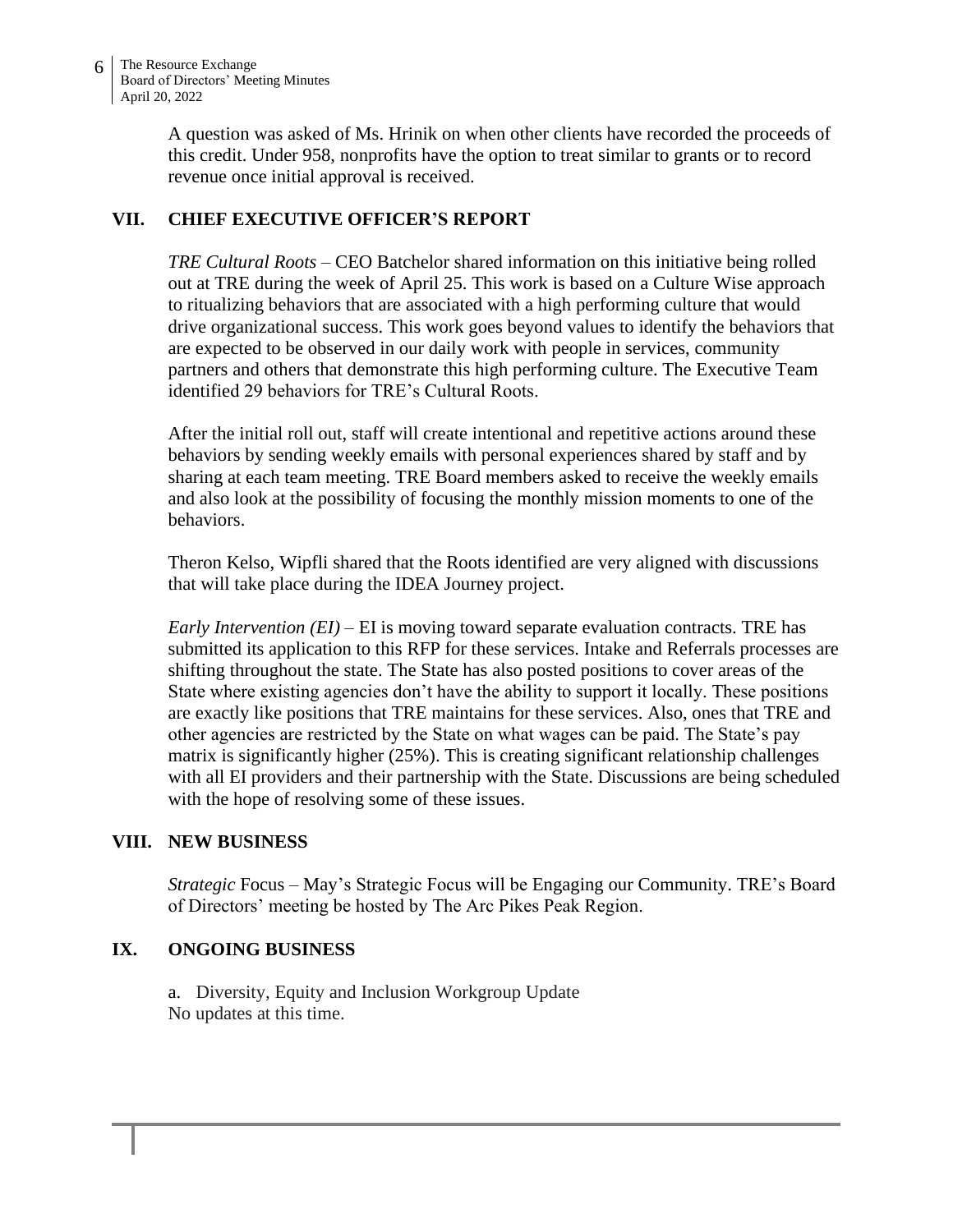#### b. 6385 Corporate Drive LLC Update

Chris Cipoletti, Consultant reported that New Altitude's signage has been designed. Final estimates will be provided by the end of the week. Signage should be installed within the next several weeks.

Work continues to prepare for the hard launch of New Altitude.

A lease was signed for 2500 SF on the third floor. Lease payments will begin in approximately four months.

Paperwork is being gathered for submittal for CO-CPACE funding. This could cover energy efficient upgrades. The Boards for 6385 Corporate Drive and TRE will need to approve the submittal of the loan application.

CAM Reconciliations for 2021 are complete and only increased two cents per square foot.

Many walkthroughs have been scheduled by interested parties. Also, interest is increasing for New Altitude as well.

## **X. PUBLIC COMMENTS**

None.

## **XI. SCHEDULE OF NEXT MEETING**

The next Board of Director's meeting is scheduled for **Wednesday, May 18, 2022,** at 7:30 am at The Arc Pikes Peak Region and via Zoom. All TRE Board members were highly encouraged to attend this meeting in person.

## **XII. MOTION TO ADJOURN REGULAR MEETING**

## **A MOTION WAS MADE BY JULIA SANDS de MELENDEZ, SECONDED BY JORDAN WEIMAR TO ADJOURN THE REGULAR MEETING.** *Motion unanimously approved.*

The regular meeting was adjourned at 9:20 am.